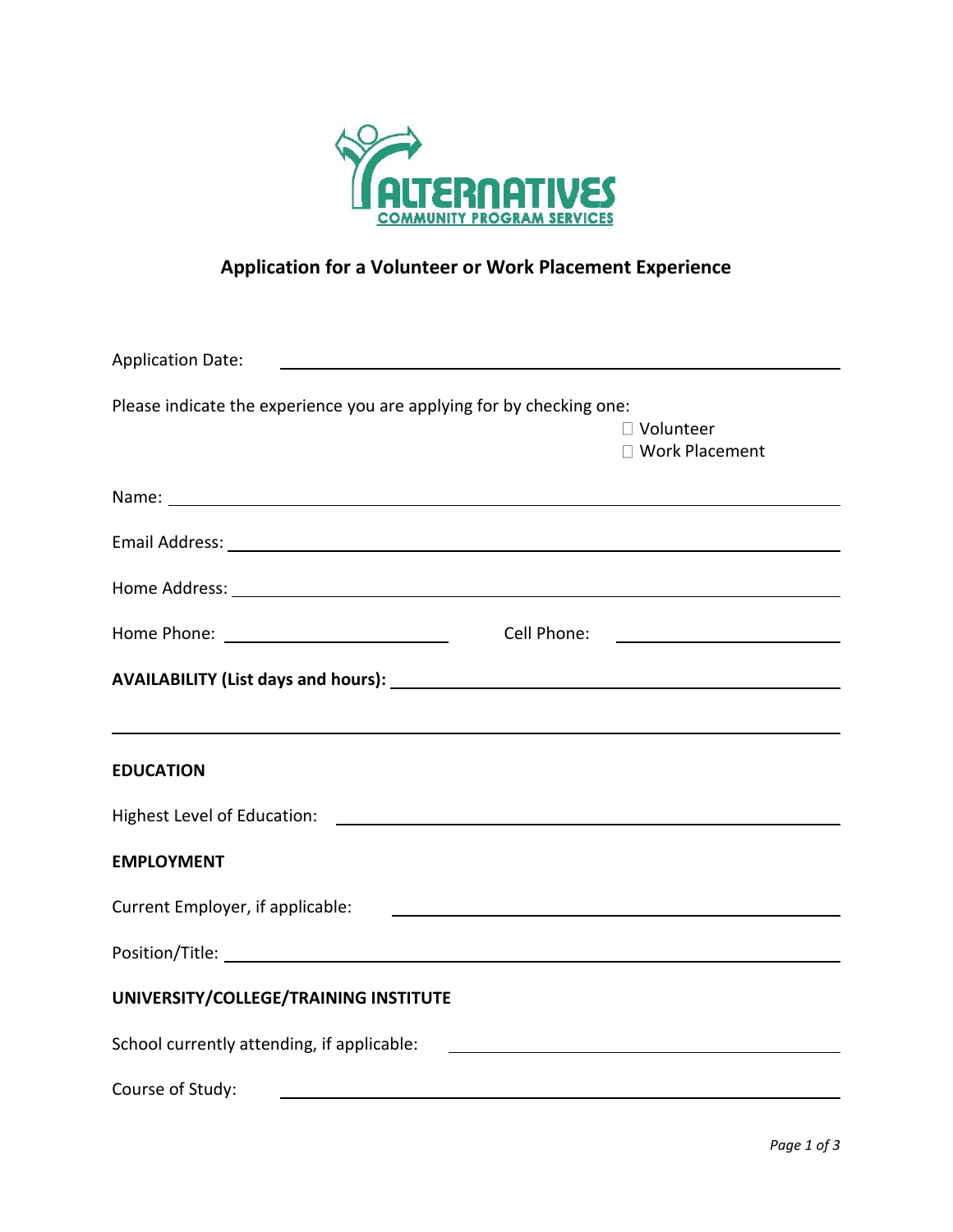## **SKILLS & EXPERIENCE**

| Do you have a current First Aid/CPR certificate? No $\Box$ Yes $\Box$                                |  |  |  |  |  |
|------------------------------------------------------------------------------------------------------|--|--|--|--|--|
| Do you have a current Non-Violent Crisis Intervention Certificate? No $\square$ Yes $\square$        |  |  |  |  |  |
| Can you provide a clear Police Record Check with Vulnerable Sector Screening? No $\Box$ Yes $\Box$   |  |  |  |  |  |
| List any special training, skills, hobbies (use the back if necessary): ____________________________ |  |  |  |  |  |
|                                                                                                      |  |  |  |  |  |
| Groups, clubs, organizational memberships:                                                           |  |  |  |  |  |
|                                                                                                      |  |  |  |  |  |
| Prior Volunteer Experience (include organization names and dates of service): _____________________  |  |  |  |  |  |
|                                                                                                      |  |  |  |  |  |
| What experiences have you had that may prepare you to work as a volunteer in the field of            |  |  |  |  |  |
|                                                                                                      |  |  |  |  |  |
|                                                                                                      |  |  |  |  |  |
| Why do you want to volunteer with Alternatives Community Program Services?                           |  |  |  |  |  |
|                                                                                                      |  |  |  |  |  |
|                                                                                                      |  |  |  |  |  |
| What do you want to gain from this volunteer experience? _______________________                     |  |  |  |  |  |
|                                                                                                      |  |  |  |  |  |
|                                                                                                      |  |  |  |  |  |
|                                                                                                      |  |  |  |  |  |

Do you have any requests for accessible accommodation? (Please identify)